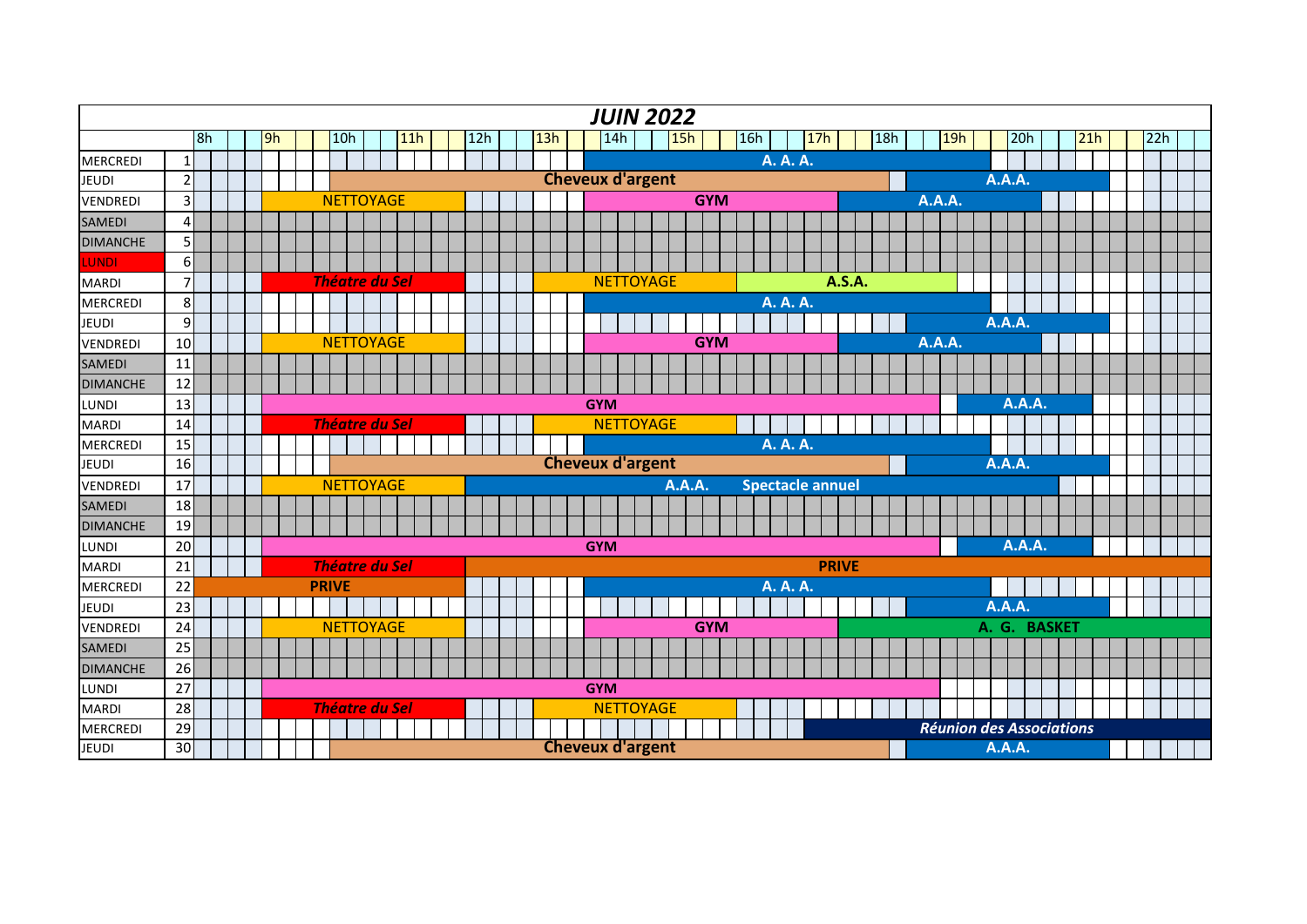|                 |                  |    |    |                  |     |               |     |  |     |  |     |  |     | <b>JUILLET 2022</b> |     |               |            |     |  |     |  |     |  |     |  |     |  |     |  |     |  |  |
|-----------------|------------------|----|----|------------------|-----|---------------|-----|--|-----|--|-----|--|-----|---------------------|-----|---------------|------------|-----|--|-----|--|-----|--|-----|--|-----|--|-----|--|-----|--|--|
|                 |                  | 8h | 9h |                  | 10h |               | 11h |  | 12h |  | 13h |  | 14h |                     | 15h |               |            | 16h |  | 17h |  | 18h |  | 19h |  | 20h |  | 21h |  | 22h |  |  |
| VENDREDI        | $1\,$            |    |    | <b>NETTOYAGE</b> |     |               |     |  |     |  |     |  |     |                     |     |               | <b>GYM</b> |     |  |     |  |     |  |     |  |     |  |     |  |     |  |  |
| <b>SAMEDI</b>   | $\overline{2}$   |    |    |                  |     |               |     |  |     |  |     |  |     |                     |     |               |            |     |  |     |  |     |  |     |  |     |  |     |  |     |  |  |
| <b>DIMANCHE</b> | $\overline{3}$   |    |    |                  |     |               |     |  |     |  |     |  |     |                     |     | <b>BASKET</b> |            |     |  |     |  |     |  |     |  |     |  |     |  |     |  |  |
| LUNDI           | $\vert$          |    |    |                  |     |               |     |  |     |  |     |  |     |                     |     | <b>BASKET</b> |            |     |  |     |  |     |  |     |  |     |  |     |  |     |  |  |
| MARDI           | 5 <sup>1</sup>   |    |    |                  |     |               |     |  |     |  |     |  |     |                     |     | <b>BASKET</b> |            |     |  |     |  |     |  |     |  |     |  |     |  |     |  |  |
| <b>MERCREDI</b> | $6 \mid$         |    |    |                  |     |               |     |  |     |  |     |  |     |                     |     | <b>BASKET</b> |            |     |  |     |  |     |  |     |  |     |  |     |  |     |  |  |
| JEUDI           | $\overline{7}$   |    |    |                  |     |               |     |  |     |  |     |  |     |                     |     | <b>BASKET</b> |            |     |  |     |  |     |  |     |  |     |  |     |  |     |  |  |
| <b>VENDREDI</b> | $\boldsymbol{8}$ |    |    |                  |     | <b>BASKET</b> |     |  |     |  |     |  |     |                     |     |               |            |     |  |     |  |     |  |     |  |     |  |     |  |     |  |  |
| SAMEDI          | $\overline{9}$   |    |    |                  |     |               |     |  |     |  |     |  |     |                     |     |               |            |     |  |     |  |     |  |     |  |     |  |     |  |     |  |  |
| <b>DIMANCHE</b> | 10               |    |    |                  |     |               |     |  |     |  |     |  |     |                     |     | <b>BASKET</b> |            |     |  |     |  |     |  |     |  |     |  |     |  |     |  |  |
| <b>LUNDI</b>    | 11               |    |    |                  |     |               |     |  |     |  |     |  |     |                     |     | <b>BASKET</b> |            |     |  |     |  |     |  |     |  |     |  |     |  |     |  |  |
| MARDI           | 12               |    |    |                  |     |               |     |  |     |  |     |  |     |                     |     | <b>BASKET</b> |            |     |  |     |  |     |  |     |  |     |  |     |  |     |  |  |
| MERCREDI        | 13               |    |    |                  |     |               |     |  |     |  |     |  |     |                     |     | <b>BASKET</b> |            |     |  |     |  |     |  |     |  |     |  |     |  |     |  |  |
| JEUDI           | 14               |    |    |                  |     |               |     |  |     |  |     |  |     |                     |     | <b>BASKET</b> |            |     |  |     |  |     |  |     |  |     |  |     |  |     |  |  |
| <b>VENDREDI</b> | 15               |    |    |                  |     | <b>BASKET</b> |     |  |     |  |     |  |     |                     |     |               |            |     |  |     |  |     |  |     |  |     |  |     |  |     |  |  |
| <b>SAMEDI</b>   | 16               |    |    |                  |     |               |     |  |     |  |     |  |     |                     |     |               |            |     |  |     |  |     |  |     |  |     |  |     |  |     |  |  |
| <b>DIMANCHE</b> | 17               |    |    |                  |     |               |     |  |     |  |     |  |     |                     |     | <b>BASKET</b> |            |     |  |     |  |     |  |     |  |     |  |     |  |     |  |  |
| <b>LUNDI</b>    | 18               |    |    |                  |     |               |     |  |     |  |     |  |     |                     |     | <b>BASKET</b> |            |     |  |     |  |     |  |     |  |     |  |     |  |     |  |  |
| <b>MARDI</b>    | 19               |    |    |                  |     |               |     |  |     |  |     |  |     |                     |     | <b>BASKET</b> |            |     |  |     |  |     |  |     |  |     |  |     |  |     |  |  |
| <b>MERCREDI</b> | 20               |    |    |                  |     |               |     |  |     |  |     |  |     |                     |     | <b>BASKET</b> |            |     |  |     |  |     |  |     |  |     |  |     |  |     |  |  |
| <b>JEUDI</b>    | 21               |    |    |                  |     |               |     |  |     |  |     |  |     |                     |     | <b>BASKET</b> |            |     |  |     |  |     |  |     |  |     |  |     |  |     |  |  |
| <b>VENDREDI</b> | 22               |    |    |                  |     |               |     |  |     |  |     |  |     |                     |     | A. S. A.      |            |     |  |     |  |     |  |     |  |     |  |     |  |     |  |  |
| <b>SAMEDI</b>   | 23               |    |    |                  |     |               |     |  |     |  |     |  |     |                     |     |               |            |     |  |     |  |     |  |     |  |     |  |     |  |     |  |  |
| <b>DIMANCHE</b> | 24               |    |    |                  |     |               |     |  |     |  |     |  |     |                     |     |               |            |     |  |     |  |     |  |     |  |     |  |     |  |     |  |  |
| <b>LUNDI</b>    | 25               |    |    |                  |     |               |     |  |     |  |     |  |     |                     |     |               |            |     |  |     |  |     |  |     |  |     |  |     |  |     |  |  |
| MARDI           | 26               |    |    |                  |     |               |     |  |     |  |     |  |     |                     |     |               |            |     |  |     |  |     |  |     |  |     |  |     |  |     |  |  |
| MERCREDI        | 27               |    |    |                  |     |               |     |  |     |  |     |  |     |                     |     |               |            |     |  |     |  |     |  |     |  |     |  |     |  |     |  |  |
| <b>JEUDI</b>    | 28               |    |    |                  |     |               |     |  |     |  |     |  |     |                     |     |               |            |     |  |     |  |     |  |     |  |     |  |     |  |     |  |  |
| <b>VENDREDI</b> | 29               |    |    | <b>NETTOYAGE</b> |     |               |     |  |     |  |     |  |     |                     |     |               |            |     |  |     |  |     |  |     |  |     |  |     |  |     |  |  |
| SAMEDI          | 30               |    |    |                  |     |               |     |  |     |  |     |  |     |                     |     |               |            |     |  |     |  |     |  |     |  |     |  |     |  |     |  |  |
| <b>DIMANCHE</b> | 31               |    |    |                  |     |               |     |  |     |  |     |  |     |                     |     |               |            |     |  |     |  |     |  |     |  |     |  |     |  |     |  |  |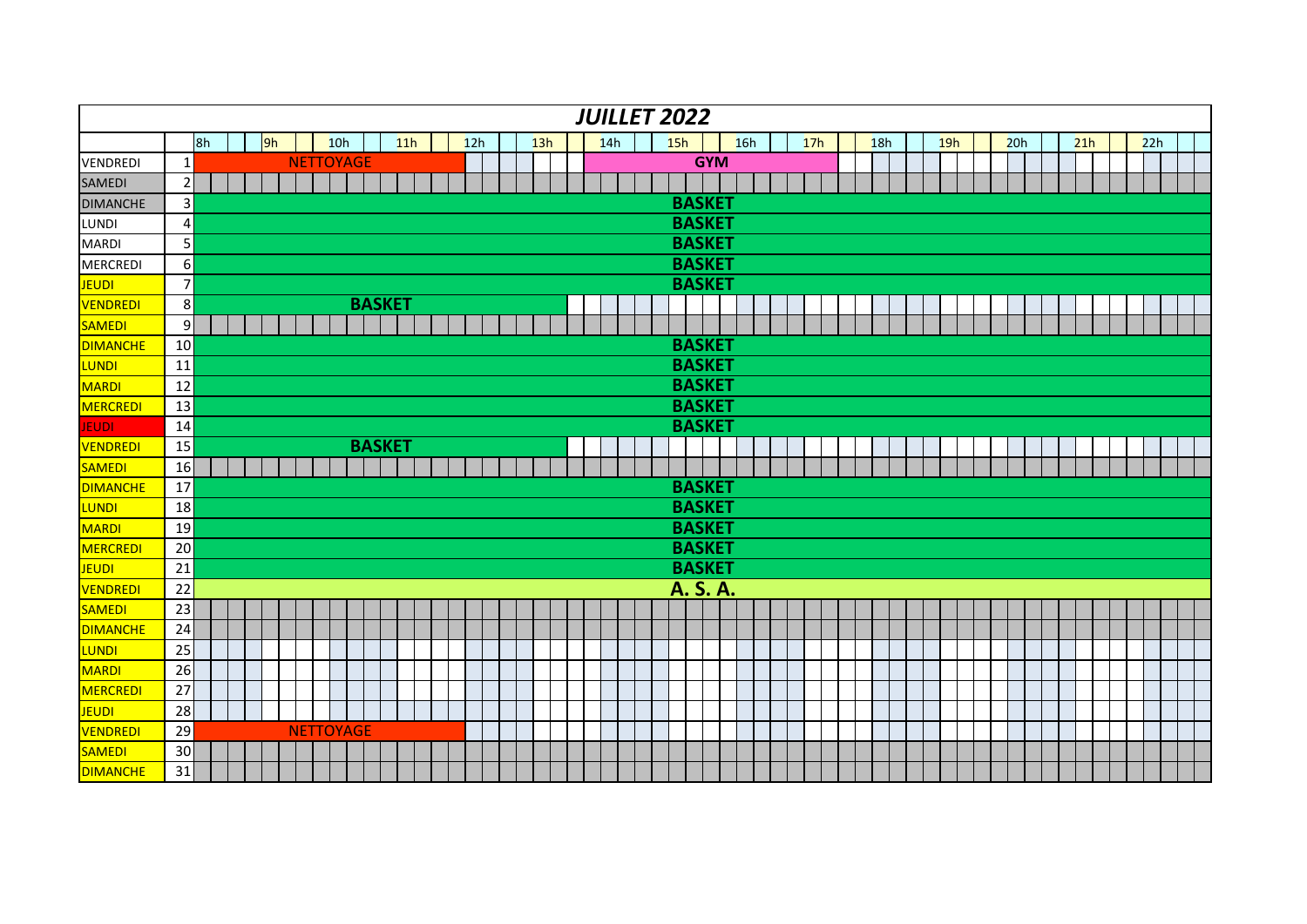|                 |                         |    |                  |     |     |     |  |     | <b>AOÛT 2022</b> |  |     |     |  |     |     |  |     |     |     |  |
|-----------------|-------------------------|----|------------------|-----|-----|-----|--|-----|------------------|--|-----|-----|--|-----|-----|--|-----|-----|-----|--|
|                 | 8h                      | 9h | 10h              | 11h | 12h | 13h |  | 14h | 15h              |  | 16h | 17h |  | 18h | 19h |  | 20h | 21h | 22h |  |
| <b>LUNDI</b>    | $\mathbf{1}$            |    |                  |     |     |     |  |     |                  |  |     |     |  |     |     |  |     |     |     |  |
| <b>MARDI</b>    | $\overline{2}$          |    |                  |     |     |     |  |     |                  |  |     |     |  |     |     |  |     |     |     |  |
| <b>MERCREDI</b> | $\overline{\mathbf{3}}$ |    |                  |     |     |     |  |     |                  |  |     |     |  |     |     |  |     |     |     |  |
| JEUDI           | $\overline{4}$          |    |                  |     |     |     |  |     |                  |  |     |     |  |     |     |  |     |     |     |  |
| <b>VENDREDI</b> | $5\phantom{a}$          |    | <b>NETTOYAGE</b> |     |     |     |  |     |                  |  |     |     |  |     |     |  |     |     |     |  |
| SAMEDI          | 6                       |    |                  |     |     |     |  |     |                  |  |     |     |  |     |     |  |     |     |     |  |
| <b>DIMANCHE</b> | 7                       |    |                  |     |     |     |  |     |                  |  |     |     |  |     |     |  |     |     |     |  |
| <b>LUNDI</b>    | 8                       |    |                  |     |     |     |  |     |                  |  |     |     |  |     |     |  |     |     |     |  |
| MARDI           | 9                       |    |                  |     |     |     |  |     |                  |  |     |     |  |     |     |  |     |     |     |  |
| <b>MERCREDI</b> | 10                      |    |                  |     |     |     |  |     |                  |  |     |     |  |     |     |  |     |     |     |  |
| JEUDI           | 11                      |    |                  |     |     |     |  |     |                  |  |     |     |  |     |     |  |     |     |     |  |
| VENDREDI        | 12                      |    | <b>NETTOYAGE</b> |     |     |     |  |     |                  |  |     |     |  |     |     |  |     |     |     |  |
| SAMEDI          | 13                      |    |                  |     |     |     |  |     |                  |  |     |     |  |     |     |  |     |     |     |  |
| <b>DIMANCHE</b> | 14                      |    |                  |     |     |     |  |     |                  |  |     |     |  |     |     |  |     |     |     |  |
| <b>LUNDI</b>    | <b>15</b>               |    |                  |     |     |     |  |     |                  |  |     |     |  |     |     |  |     |     |     |  |
| MARDI           | 16                      |    |                  |     |     |     |  |     |                  |  |     |     |  |     |     |  |     |     |     |  |
| <b>MERCREDI</b> | 17                      |    |                  |     |     |     |  |     |                  |  |     |     |  |     |     |  |     |     |     |  |
| JEUDI           | <b>18</b>               |    |                  |     |     |     |  |     |                  |  |     |     |  |     |     |  |     |     |     |  |
| <b>VENDREDI</b> | <b>19</b>               |    | <b>NETTOYAGE</b> |     |     |     |  |     |                  |  |     |     |  |     |     |  |     |     |     |  |
| <b>SAMEDI</b>   | 20                      |    |                  |     |     |     |  |     |                  |  |     |     |  |     |     |  |     |     |     |  |
| <b>DIMANCHE</b> | 21                      |    |                  |     |     |     |  |     |                  |  |     |     |  |     |     |  |     |     |     |  |
| <b>LUNDI</b>    | $\overline{22}$         |    |                  |     |     |     |  |     |                  |  |     |     |  |     |     |  |     |     |     |  |
| MARDI           | $\overline{23}$         |    |                  |     |     |     |  |     |                  |  |     |     |  |     |     |  |     |     |     |  |
| <b>MERCREDI</b> | 24                      |    |                  |     |     |     |  |     |                  |  |     |     |  |     |     |  |     |     |     |  |
| JEUDI           | 25                      |    |                  |     |     |     |  |     |                  |  |     |     |  |     |     |  |     |     |     |  |
| <b>VENDREDI</b> | 26                      |    | <b>NETTOYAGE</b> |     |     |     |  |     |                  |  |     |     |  |     |     |  |     |     |     |  |
| <b>SAMEDI</b>   | 27                      |    |                  |     |     |     |  |     |                  |  |     |     |  |     |     |  |     |     |     |  |
| <b>DIMANCHE</b> | 28                      |    |                  |     |     |     |  |     |                  |  |     |     |  |     |     |  |     |     |     |  |
| <b>LUNDI</b>    | 29                      |    |                  |     |     |     |  |     |                  |  |     |     |  |     |     |  |     |     |     |  |
| MARDI           | 30                      |    |                  |     |     |     |  |     |                  |  |     |     |  |     |     |  |     |     |     |  |
| <b>MERCREDI</b> | 31                      |    |                  |     |     |     |  |     |                  |  |     |     |  |     |     |  |     |     |     |  |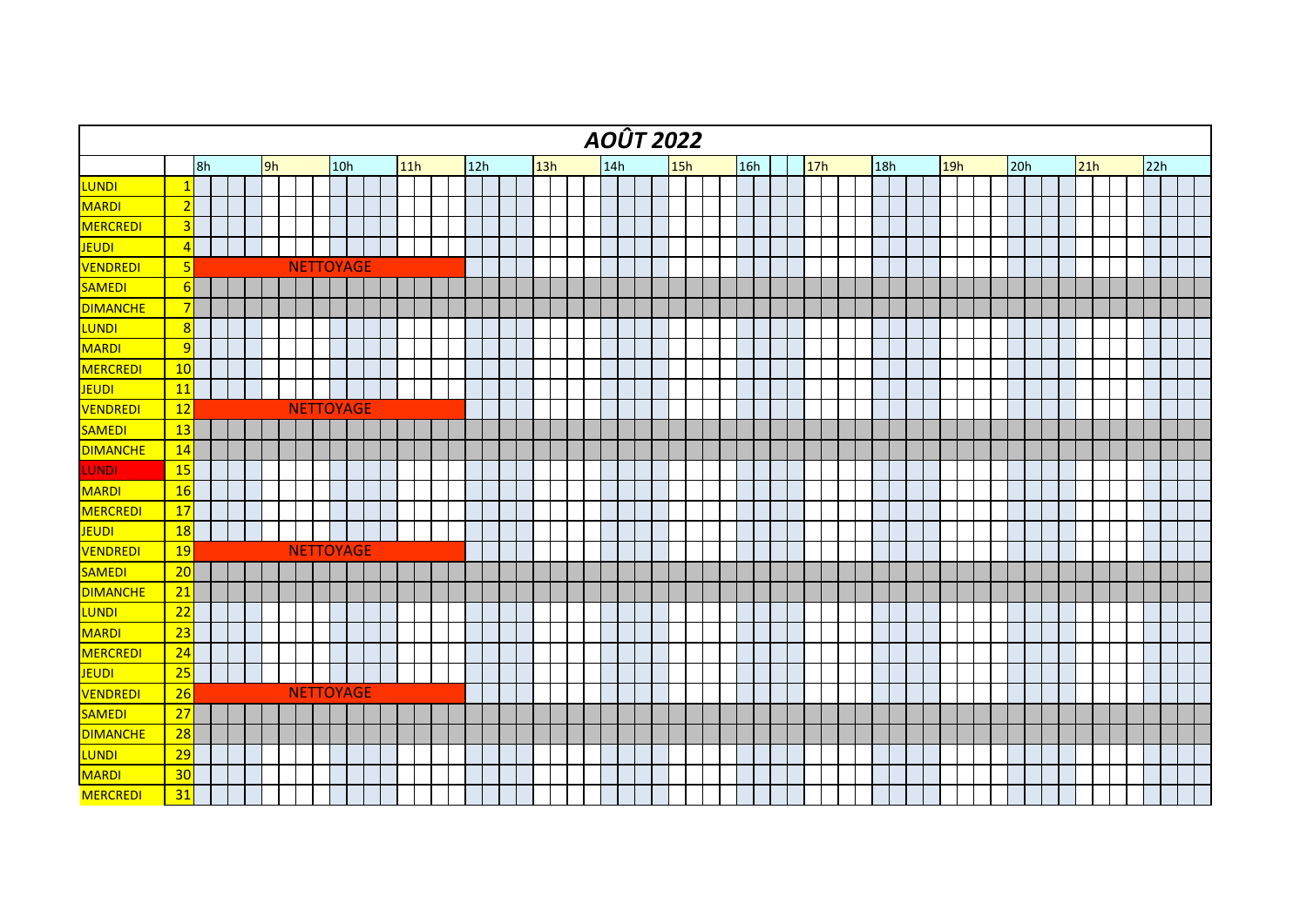|                 |                  |    |                 |                  |     |                                   |  |     |  |     |  |            |     |  | <b>SEPTEMBRE 2022</b>   |  |     |                         |     |  |     |  |     |  |     |  |     |  |     |  |
|-----------------|------------------|----|-----------------|------------------|-----|-----------------------------------|--|-----|--|-----|--|------------|-----|--|-------------------------|--|-----|-------------------------|-----|--|-----|--|-----|--|-----|--|-----|--|-----|--|
|                 |                  | 8h | 9h              |                  | 10h | 11h                               |  | 12h |  | 13h |  |            | 14h |  | 15h                     |  | 16h |                         | 17h |  | 18h |  | 19h |  | 20h |  | 21h |  | 22h |  |
| JEUDI           | 1                |    |                 |                  |     |                                   |  |     |  |     |  |            |     |  |                         |  |     |                         |     |  |     |  |     |  |     |  |     |  |     |  |
| VENDREDI        | $\overline{2}$   |    |                 | <b>NETTOYAGE</b> |     |                                   |  |     |  |     |  |            |     |  |                         |  |     |                         |     |  |     |  |     |  |     |  |     |  |     |  |
| <b>SAMEDI</b>   | $\overline{3}$   |    |                 |                  |     |                                   |  |     |  |     |  |            |     |  | TAROT A.G.              |  |     |                         |     |  |     |  |     |  |     |  |     |  |     |  |
| <b>DIMANCHE</b> | $\overline{4}$   |    |                 |                  |     |                                   |  |     |  |     |  |            |     |  |                         |  |     |                         |     |  |     |  |     |  |     |  |     |  |     |  |
| <b>LUNDI</b>    | 5                |    |                 |                  |     |                                   |  |     |  |     |  |            |     |  |                         |  |     |                         |     |  |     |  |     |  |     |  |     |  |     |  |
| <b>MARDI</b>    | $6 \overline{6}$ |    |                 |                  |     |                                   |  |     |  |     |  |            |     |  |                         |  |     |                         |     |  |     |  |     |  |     |  |     |  |     |  |
| <b>MERCREDI</b> | $\overline{7}$   |    |                 |                  |     |                                   |  |     |  |     |  | <b>DON</b> |     |  | <b>DU SANG</b>          |  |     |                         |     |  |     |  |     |  |     |  |     |  |     |  |
| JEUDI           | 8                |    |                 |                  |     |                                   |  |     |  |     |  |            |     |  |                         |  |     |                         |     |  |     |  |     |  |     |  |     |  |     |  |
| <b>VENDREDI</b> | 9                |    |                 | <b>NETTOYAGE</b> |     |                                   |  |     |  |     |  |            |     |  |                         |  |     |                         |     |  |     |  |     |  |     |  |     |  |     |  |
| <b>SAMEDI</b>   | 10               |    |                 |                  |     |                                   |  |     |  |     |  |            |     |  | <b>PRIVE</b> (mariage)  |  |     | <b>PRIVE</b>            |     |  |     |  |     |  |     |  |     |  |     |  |
| <b>DIMANCHE</b> | 11               |    | <b>PRIVE ??</b> |                  |     |                                   |  |     |  |     |  |            |     |  |                         |  |     |                         |     |  |     |  |     |  |     |  |     |  |     |  |
| <b>LUNDI</b>    | 12               |    |                 |                  |     |                                   |  |     |  |     |  |            |     |  |                         |  |     |                         |     |  |     |  |     |  |     |  |     |  |     |  |
| <b>MARDI</b>    | 13               |    |                 |                  |     |                                   |  |     |  |     |  |            |     |  |                         |  |     |                         |     |  |     |  |     |  |     |  |     |  |     |  |
| <b>MERCREDI</b> | 14               |    |                 |                  |     |                                   |  |     |  |     |  |            |     |  |                         |  |     |                         |     |  |     |  |     |  |     |  |     |  |     |  |
| JEUDI           | <b>15</b>        |    |                 |                  |     |                                   |  |     |  |     |  |            |     |  |                         |  |     |                         |     |  |     |  |     |  |     |  |     |  |     |  |
| <b>VENDREDI</b> | <b>16</b>        |    |                 | <b>NETTOYAGE</b> |     |                                   |  |     |  |     |  |            |     |  |                         |  |     |                         |     |  |     |  |     |  |     |  |     |  |     |  |
| <b>SAMEDI</b>   | 17               |    |                 |                  |     |                                   |  |     |  |     |  |            |     |  | <b>BASKET</b>           |  |     |                         |     |  |     |  |     |  |     |  |     |  |     |  |
| <b>DIMANCHE</b> | <b>18</b>        |    |                 |                  |     |                                   |  |     |  |     |  |            |     |  | <b>BASKET</b>           |  |     |                         |     |  |     |  |     |  |     |  |     |  |     |  |
| <b>LUNDI</b>    | <b>19</b>        |    |                 |                  |     |                                   |  |     |  |     |  |            |     |  |                         |  |     |                         |     |  |     |  |     |  |     |  |     |  |     |  |
| MARDI           | 20               |    |                 |                  |     |                                   |  |     |  |     |  |            |     |  |                         |  |     |                         |     |  |     |  |     |  |     |  |     |  |     |  |
| <b>MERCREDI</b> | 21               |    |                 |                  |     |                                   |  |     |  |     |  |            |     |  |                         |  |     |                         |     |  |     |  |     |  |     |  |     |  |     |  |
| JEUDI           | 22               |    |                 |                  |     |                                   |  |     |  |     |  |            |     |  |                         |  |     |                         |     |  |     |  |     |  |     |  |     |  |     |  |
| VENDREDI        | 23               |    |                 | <b>NETTOYAGE</b> |     |                                   |  |     |  |     |  |            |     |  |                         |  |     |                         |     |  |     |  |     |  |     |  |     |  |     |  |
| <b>SAMEDI</b>   | 24               |    |                 |                  |     |                                   |  |     |  |     |  |            |     |  | <b>CARREFOUR</b>        |  |     |                         |     |  |     |  |     |  |     |  |     |  |     |  |
| <b>DIMANCHE</b> | 25               |    |                 |                  |     |                                   |  |     |  |     |  |            |     |  | <b>CARREFOUR</b>        |  |     |                         |     |  |     |  |     |  |     |  |     |  |     |  |
| <b>LUNDI</b>    | 26               |    |                 |                  |     |                                   |  |     |  |     |  |            |     |  |                         |  |     |                         |     |  |     |  |     |  |     |  |     |  |     |  |
| <b>MARDI</b>    | 27               |    |                 |                  |     |                                   |  |     |  |     |  |            |     |  | <b>RONDE DE L'IZARD</b> |  |     |                         |     |  |     |  |     |  |     |  |     |  |     |  |
| <b>MERCREDI</b> | 28               |    |                 |                  |     |                                   |  |     |  |     |  |            |     |  |                         |  |     |                         |     |  |     |  |     |  |     |  |     |  |     |  |
| JEUDI           | 29               |    |                 |                  |     | <b>Experimentation "ideasbox"</b> |  |     |  |     |  |            |     |  |                         |  |     | (Conseil Départemental) |     |  |     |  |     |  |     |  |     |  |     |  |
| <b>VENDREDI</b> | 30               |    |                 | <b>NETTOYAGE</b> |     |                                   |  |     |  |     |  |            |     |  |                         |  |     |                         |     |  |     |  |     |  |     |  |     |  |     |  |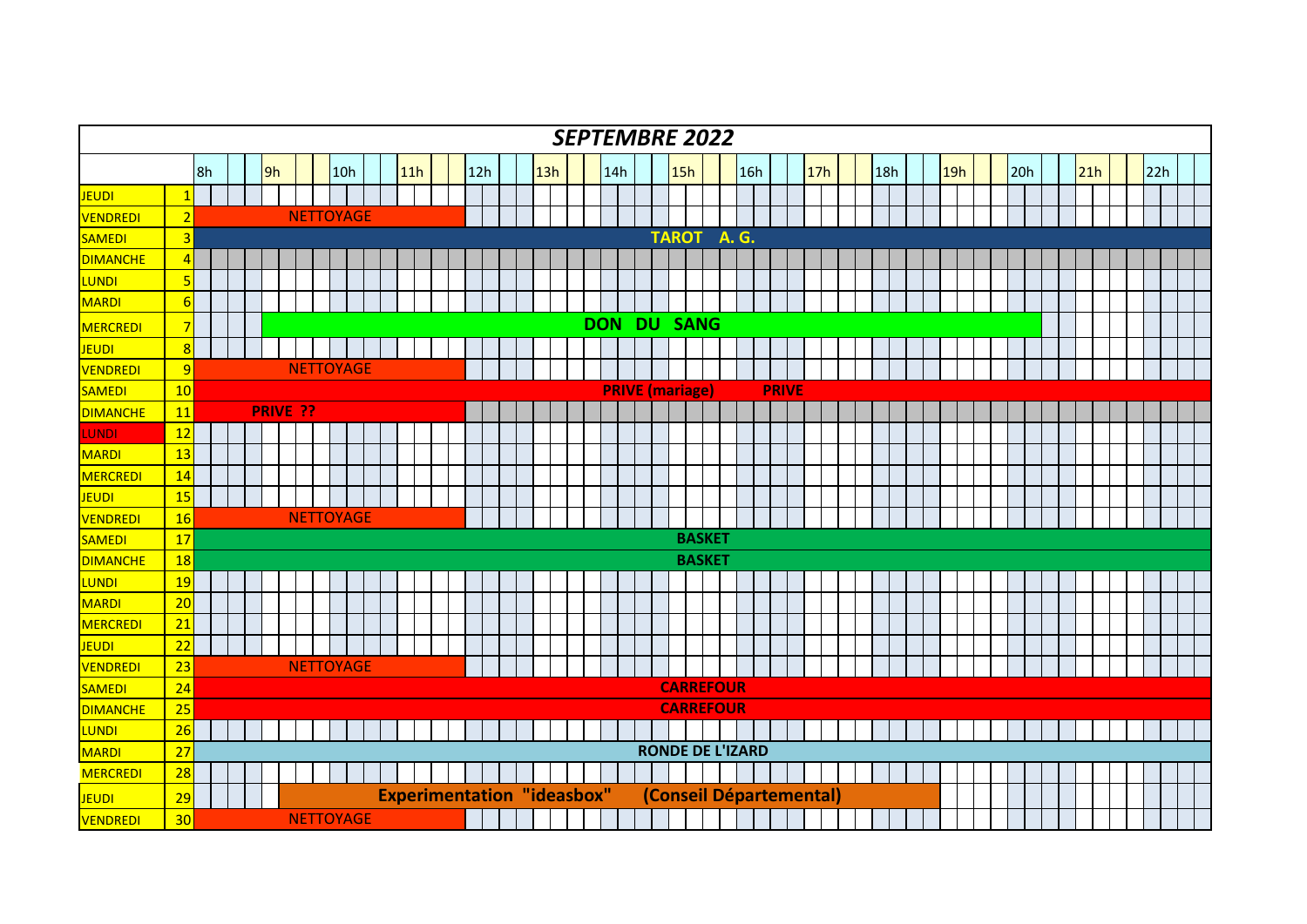|                 |                         |    |    |                  |     |  |     |  |     |  |     |  |                         |  | <b>OCTOBRE 2022</b> |  |     |  |     |  |     |  |     |  |     |  |     |  |     |  |
|-----------------|-------------------------|----|----|------------------|-----|--|-----|--|-----|--|-----|--|-------------------------|--|---------------------|--|-----|--|-----|--|-----|--|-----|--|-----|--|-----|--|-----|--|
|                 |                         | 8h | 9h |                  | 10h |  | 11h |  | 12h |  | 13h |  | 14h                     |  | 15h                 |  | 16h |  | 17h |  | 18h |  | 19h |  | 20h |  | 21h |  | 22h |  |
| <b>SAMEDI</b>   | $\overline{1}$          |    |    |                  |     |  |     |  |     |  |     |  |                         |  |                     |  |     |  |     |  |     |  |     |  |     |  |     |  |     |  |
| <b>DIMANCHE</b> | $\overline{2}$          |    |    |                  |     |  |     |  |     |  |     |  |                         |  |                     |  |     |  |     |  |     |  |     |  |     |  |     |  |     |  |
| <b>LUNDI</b>    | $\overline{3}$          |    |    |                  |     |  |     |  |     |  |     |  |                         |  |                     |  |     |  |     |  |     |  |     |  |     |  |     |  |     |  |
| MARDI           | $\overline{4}$          |    |    |                  |     |  |     |  |     |  |     |  |                         |  |                     |  |     |  |     |  |     |  |     |  |     |  |     |  |     |  |
| <b>MERCREDI</b> | $\overline{\mathbf{5}}$ |    |    |                  |     |  |     |  |     |  |     |  |                         |  |                     |  |     |  |     |  |     |  |     |  |     |  |     |  |     |  |
| JEUDI           | $6 \overline{6}$        |    |    |                  |     |  |     |  |     |  |     |  |                         |  |                     |  |     |  |     |  |     |  |     |  |     |  |     |  |     |  |
| VENDREDI        | $\overline{7}$          |    |    | <b>NETTOYAGE</b> |     |  |     |  |     |  |     |  |                         |  |                     |  |     |  |     |  |     |  |     |  |     |  |     |  |     |  |
| <b>SAMEDI</b>   | 8                       |    |    |                  |     |  |     |  |     |  |     |  |                         |  |                     |  |     |  |     |  |     |  |     |  |     |  |     |  |     |  |
| <b>DIMANCHE</b> | $\overline{9}$          |    |    |                  |     |  |     |  |     |  |     |  |                         |  |                     |  |     |  |     |  |     |  |     |  |     |  |     |  |     |  |
| <b>LUNDI</b>    | 10                      |    |    |                  |     |  |     |  |     |  |     |  |                         |  |                     |  |     |  |     |  |     |  |     |  |     |  |     |  |     |  |
| <b>MARDI</b>    | 11                      |    |    |                  |     |  |     |  |     |  |     |  |                         |  |                     |  |     |  |     |  |     |  |     |  |     |  |     |  |     |  |
| <b>MERCREDI</b> | 12                      |    |    |                  |     |  |     |  |     |  |     |  |                         |  |                     |  |     |  |     |  |     |  |     |  |     |  |     |  |     |  |
| JEUDI           | 13                      |    |    |                  |     |  |     |  |     |  |     |  | <b>Cheveux d'argent</b> |  |                     |  |     |  |     |  |     |  |     |  |     |  |     |  |     |  |
| VENDREDI        | 14                      |    |    | <b>NETTOYAGE</b> |     |  |     |  |     |  |     |  |                         |  |                     |  |     |  |     |  |     |  |     |  |     |  |     |  |     |  |
| SAMEDI          | <b>15</b>               |    |    |                  |     |  |     |  |     |  |     |  |                         |  |                     |  |     |  |     |  |     |  |     |  |     |  |     |  |     |  |
| <b>DIMANCHE</b> | <b>16</b>               |    |    |                  |     |  |     |  |     |  |     |  |                         |  |                     |  |     |  |     |  |     |  |     |  |     |  |     |  |     |  |
| <b>LUNDI</b>    | 17                      |    |    |                  |     |  |     |  |     |  |     |  |                         |  |                     |  |     |  |     |  |     |  |     |  |     |  |     |  |     |  |
| MARDI           | 18                      |    |    |                  |     |  |     |  |     |  |     |  |                         |  |                     |  |     |  |     |  |     |  |     |  |     |  |     |  |     |  |
| <b>MERCREDI</b> | <b>19</b>               |    |    |                  |     |  |     |  |     |  |     |  |                         |  |                     |  |     |  |     |  |     |  |     |  |     |  |     |  |     |  |
| JEUDI           | 20                      |    |    |                  |     |  |     |  |     |  |     |  |                         |  |                     |  |     |  |     |  |     |  |     |  |     |  |     |  |     |  |
| <b>VENDREDI</b> | 21                      |    |    | <b>NETTOYAGE</b> |     |  |     |  |     |  |     |  |                         |  |                     |  |     |  |     |  |     |  |     |  |     |  |     |  |     |  |
| <b>SAMEDI</b>   | 22                      |    |    |                  |     |  |     |  |     |  |     |  |                         |  |                     |  |     |  |     |  |     |  |     |  |     |  |     |  |     |  |
| <b>DIMANCHE</b> | 23                      |    |    |                  |     |  |     |  |     |  |     |  |                         |  |                     |  |     |  |     |  |     |  |     |  |     |  |     |  |     |  |
| <b>LUNDI</b>    | 24                      |    |    |                  |     |  |     |  |     |  |     |  |                         |  |                     |  |     |  |     |  |     |  |     |  |     |  |     |  |     |  |
| MARDI           | 25                      |    |    |                  |     |  |     |  |     |  |     |  |                         |  |                     |  |     |  |     |  |     |  |     |  |     |  |     |  |     |  |
| <b>MERCREDI</b> | 26                      |    |    |                  |     |  |     |  |     |  |     |  |                         |  |                     |  |     |  |     |  |     |  |     |  |     |  |     |  |     |  |
| JEUDI           | 27                      |    |    |                  |     |  |     |  |     |  |     |  |                         |  |                     |  |     |  |     |  |     |  |     |  |     |  |     |  |     |  |
| <b>VENDREDI</b> | 28                      |    |    | <b>NETTOYAGE</b> |     |  |     |  |     |  |     |  |                         |  |                     |  |     |  |     |  |     |  |     |  |     |  |     |  |     |  |
| <b>SAMEDI</b>   | 29                      |    |    |                  |     |  |     |  |     |  |     |  |                         |  |                     |  |     |  |     |  |     |  |     |  |     |  |     |  |     |  |
| <b>DIMANCHE</b> | 30                      |    |    |                  |     |  |     |  |     |  |     |  |                         |  |                     |  |     |  |     |  |     |  |     |  |     |  |     |  |     |  |
| <b>LUNDI</b>    | 31                      |    |    |                  |     |  |     |  |     |  |     |  |                         |  |                     |  |     |  |     |  |     |  |     |  |     |  |     |  |     |  |